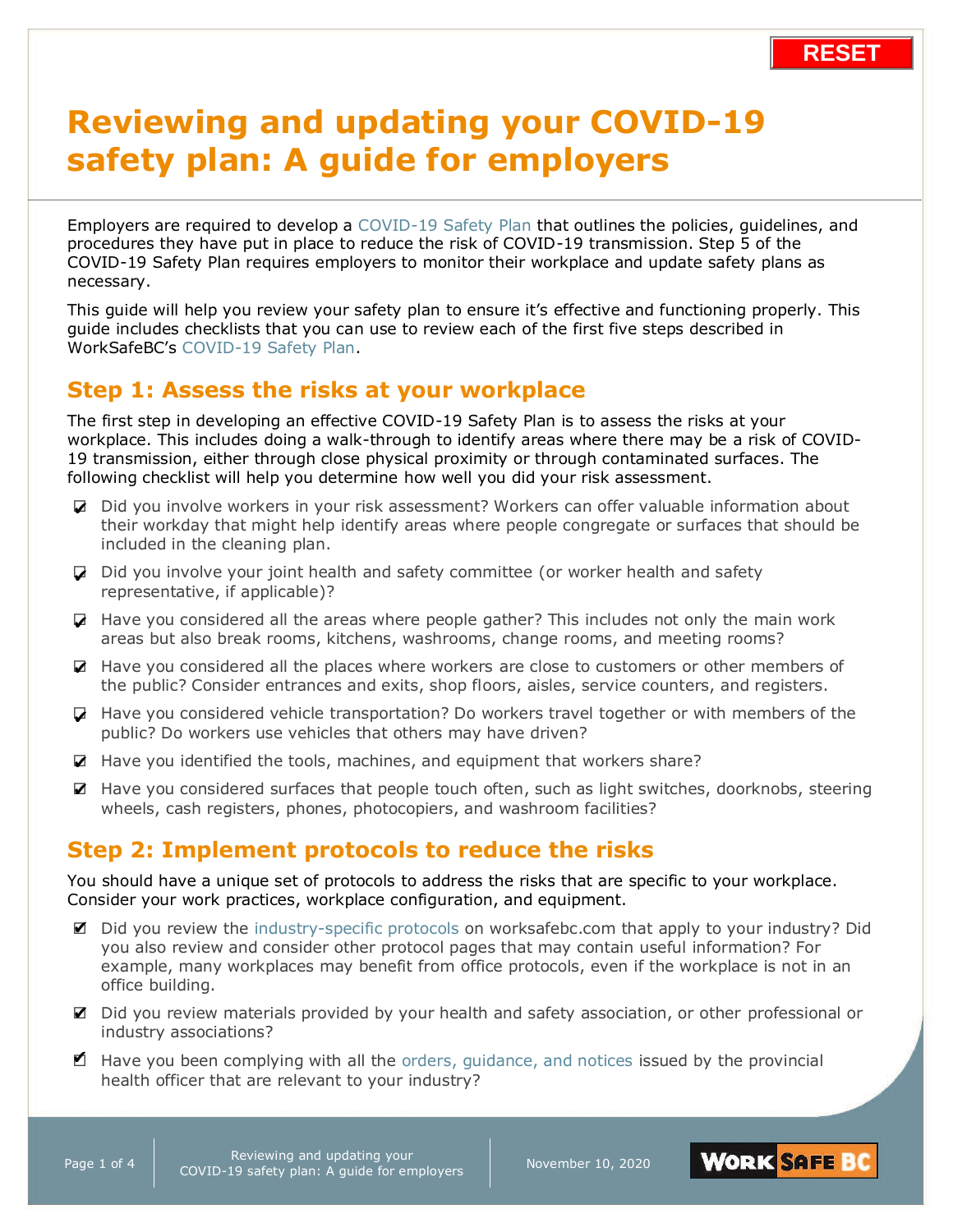- Have you reviewed your protocols since developing your original COVID-19 Safety Plan to ensure they are still appropriate?
- $\blacksquare$  Have you selected the most appropriate controls that provide the highest degree of protection to your workers? When selecting controls, follow the [hierarchy of controls.](https://www.worksafebc.com/en/health-safety/create-manage/managing-risk/controlling-risks?origin=s&returnurl=https%3A%2F%2Fwww.worksafebc.com%2Fen%2Fsearch%23q%3Drisk%2520controls%26sort%3Drelevancy) For more information on selecting controls, see the [COVID-19 Safety Plan](http://www.worksafebc.com/en/resources/health-safety/checklist/covid-19-safety-plan?lang=en) and [Controlling Exposure.](https://www.worksafebc.com/en/about-us/covid-19-updates/health-and-safety/staying-safe-at-work)

#### **Physical distancing**

#### Limit the number of people in your workplace and ensure physical distance wherever possible.

- $\triangledown$  Have you identified workers who can work from home to reduce the number of people in the workplace? Are these workers currently working from home?
- $\blacksquare$  Are you restricting the number of customers allowed in the workplace?
- $\blacksquare$  Have you established and posted [occupancy limits](https://www.worksafebc.com/en/resources/health-safety/posters/help-prevent-spread-covid-19-occupancy-limit?lang=en) for the workplace and for rooms where occupancy needs to be managed, including kitchens, break rooms, elevators, and washrooms?
- Have you removed or rearranged furniture in work areas, including kitchens, break rooms, change rooms, and other locations where workers may be close to one another?
- $\blacksquare$  Where possible, have you set up workstations so they are at least 2 m (6 ft.) apart?
- Have you modified work schedules so fewer people are onsite at any one time?
- $\blacksquare$  Have workers reported any issues related to physical distancing in the workplace? Have you resolved these issues?

#### **Barriers**

If your workers can't keep physically distant from others, you should use [barriers](https://www.worksafebc.com/en/resources/health-safety/information-sheets/covid-19-health-safety-designing-effective-barriers?lang=en) wherever possible to reduce the risk of transmission.

- $\Box$  Have you installed barriers at permanent work locations where people will be close to one another?
- $\Box$  Have your barriers been installed and maintained correctly?
- $\Box$  Have you had any issues with barriers, such as people moving around them to communicate?
- $\Box$  Have workers reported any issues relating to barriers in the workplace? Have you resolved these issues?

#### **Masks**

If people will be close to one another and barriers aren't feasible, you should use masks to reduce the risk of transmission.

- $\blacksquare$  If workers are using masks, are all other appropriate protocols still being followed (i.e., physical distancing and barriers)? Remember, masks are not meant to replace other safety measures.
- $\blacksquare$  Does your mask policy include the use of masks that are appropriate for the workplace and work processes?
- Do workers know how to [use and care for masks?](https://www.worksafebc.com/en/resources/health-safety/posters/help-prevent-spread-covid-19-how-to-use-mask?lang=en)
- $\blacksquare$  If customers will be close to workers, have you required or encouraged the customers to use masks?
- $\Box$  Have workers reported any issues relating to masks in the workplace? Have you resolved these issues?

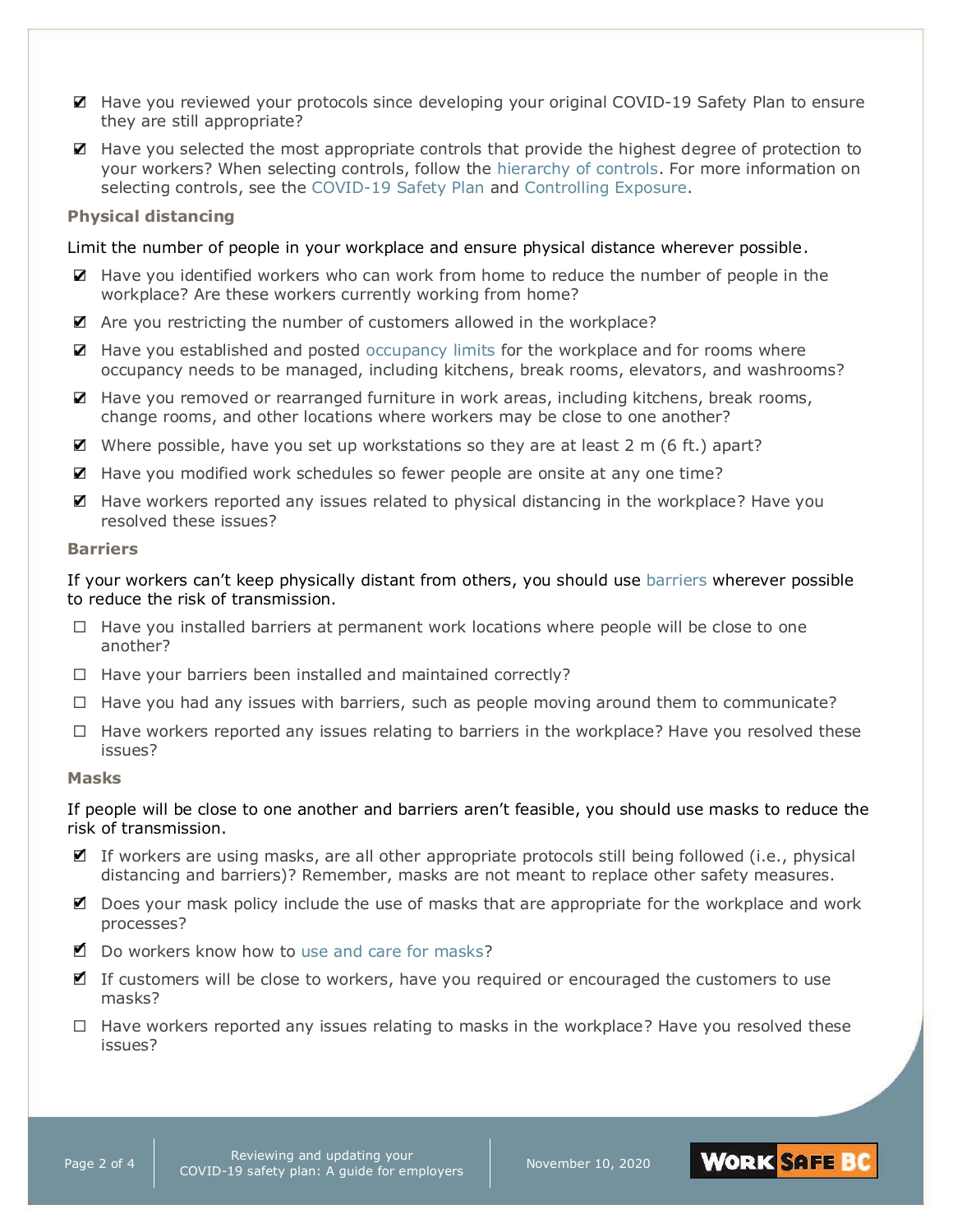#### **Cleaning and hygiene**

Every workplace must implement effective cleaning and hygiene practices.

- Does your cleaning plan include all the high-contact surfaces identified in your risk assessment?
- Have you reviewed the information on [cleaning and disinfecting](https://www.worksafebc.com/en/resources/health-safety/information-sheets/covid-19-health-safety-cleaning-disinfecting?lang=en) surfaces?
- $\triangledown$  Have you provided appropriate training and materials for workers who have to clean the workplace?
- Have you developed an appropriate cleaning schedule for your workplace?
- Have you adjusted workplace schedules to allow time for proper cleaning?
- Have workers reported any issues related to cleaning the workplace? Have you resolved these issues?
- Have you developed and communicated policies for good hygiene practices? For [handwashing](https://www.worksafebc.com/en/resources/health-safety/posters/help-prevent-spread-covid-19-handwashing?lang=en) and [cover cough and sneezes](https://www.worksafebc.com/en/resources/health-safety/posters/help-prevent-spread-covid-19-cover-coughs-sneezes?lang=en) posters, go to worksafebc.com.

## **Step 3: Develop policies**

Policies support workers and employers by letting everyone know what's expected of them and how to conduct themselves safely. Make sure your policies are up to date and that everyone in your workplace knows them.

- Do you have a daily health check to ensure that workers and others with symptoms of COVID-19 are not entering the workplace? Your process may include daily sign-in sheets, questionnaires, or online forms. This should be supported by workplace signage that reminds workers and others that they should not enter the workplace if they are ill.
- Have you reviewed WorkSafeBC's [COVID-19 Safety Plan](http://www.worksafebc.com/en/resources/health-safety/checklist/covid-19-safety-plan?lang=en) for examples of other policies you may need to consider, such as a [working alone policy](https://www.worksafebc.com/en/health-safety/hazards-exposures/working-alone) and a [work from home policy?](https://www.worksafebc.com/en/resources/health-safety/information-sheets/working-from-home-guide-keeping-workers-healthy-safe?lang=en)
- Do you have a [violence prevention policy,](https://www.worksafebc.com/en/health-safety/hazards-exposures/violence) and have workers received training in violence prevention? Workers may be at risk of violence from members of the public reacting to your workplace restrictions or policies.
- $\Box$  Have workers raised concerns about violence in the workplace? Have you addressed these concerns?
- Have you communicated your policies to your workers and trained them? Have you reinforced your policies?
- Have you reviewed your policies since developing your original COVID-19 Safety Plan to make sure they're still appropriate?
- Are you monitoring whether or not workers are following the policies?

### **Step 4: Develop communication plans and training**

Employers have a responsibility not only to develop a COVID-19 Safety Plan but also to make sure the plan is being followed. This means making sure that everyone knows what they need to do and that someone is responsible for monitoring the workplace to make sure protocols are being followed.

- Do all your workers know your workplace protocols and policies?
- Are supervisors monitoring workplace protocols to make sure they are being followed?